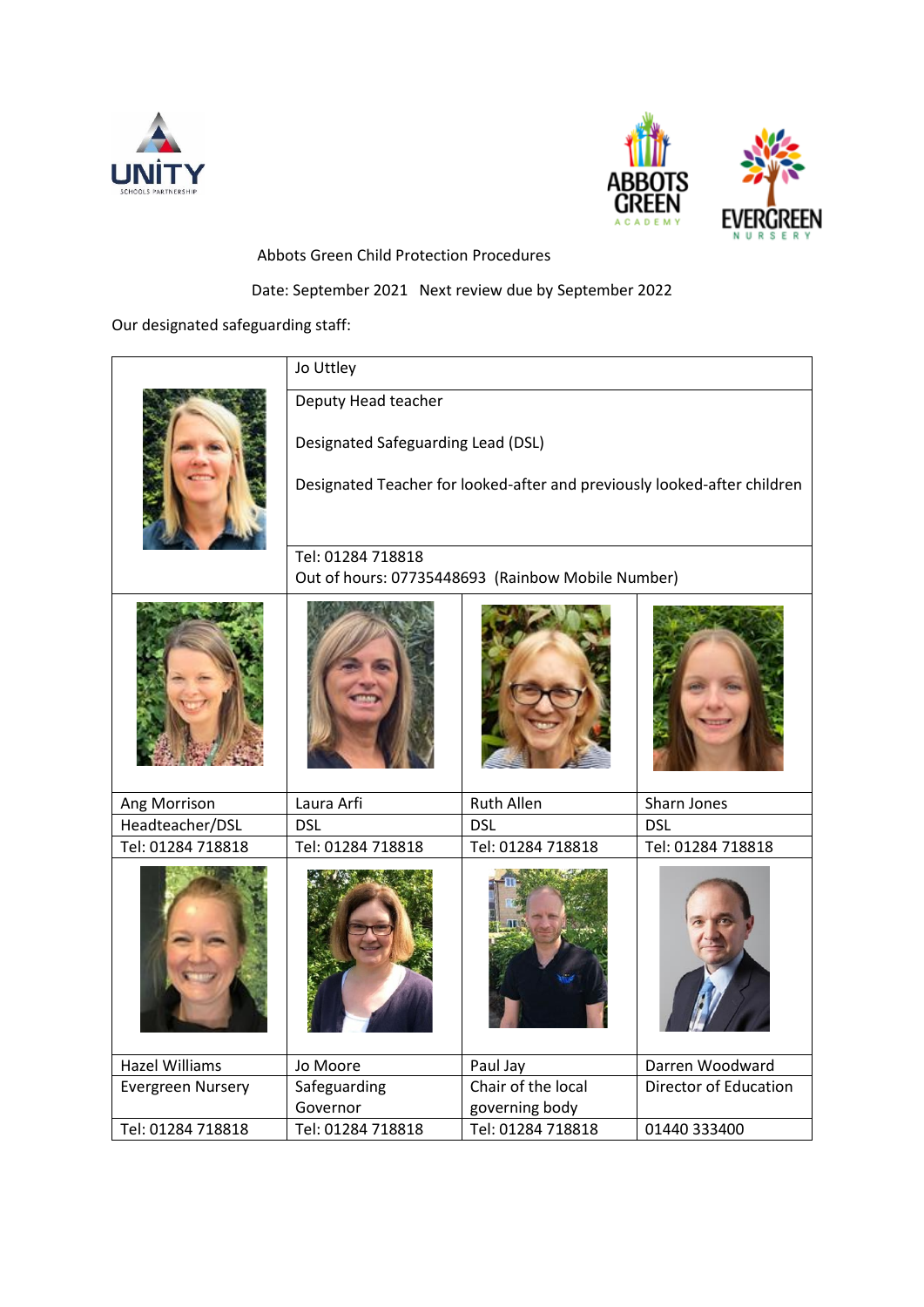- 1. Schools and their staff form part of the wider safeguarding system for children. Everyone who comes into contact with children and their families and carers has a role to play in keeping them safe. To fulfil this responsibility effectively, all professionals must ensure their approach is child-centred. This means that they must always consider what is in the best interests of the child.
	- 2. These procedures are for all staff, parents, governors, volunteers and the wider school community. They form part of the safeguarding arrangements for our school. They should be read in conjunction with the trust's [policies](https://www.unitysp.co.uk/policies/) on safeguarding, safer recruitment and selection, staff code of conduct, health and safety and acceptable use of ICT, and the school's policies on behaviour (including the anti-bullying strategy and approach to physical intervention) and educational visits policy. They should also be read in conjunction with Keeping Children Safe in Education (Department for Education, September 2021). Safeguarding and promoting the welfare of children is defined in Keeping Children Safe in Education as:
		- protecting children from maltreatment
		- preventing impairment of children's mental and physical health or development
		- ensuring that children grow up in circumstances consistent with the provision of safe and effective care
		- taking action to enable all children to have the best outcomes

### Expectations

- 3. All staff and volunteers must sign to confirm they have read and agree to these procedures before they start working with us, and whenever these procedures change. All children and their families will be provided with these procedures before enrolment. It is important for families to be aware of actions staff may take if there are any concerns for a child's safety, and for them to understand that they might not be consulted before action is taken. Knowing about child protection procedures ahead of time helps parents to engage better in the process, meaning that change is more likely to take place.
- 4. All adults working in our school who have contact with pupils are in positions of trust. Staff and volunteers should understand their responsibilities to safeguard and promote the welfare of pupils, including through early help. This means that staff and volunteers:
	- are responsible for their own actions and behaviour and must avoid any conduct which would lead any reasonable person to question their motivation or intentions
	- must work, and be seen to work, in an open and transparent way
	- must acknowledge that deliberately invented/malicious allegations are extremely rare and that all concerns should be reported and recorded
	- must discuss and/or take advice promptly from their line manager if they have acted in a way which may give rise to concern
	- must apply the same professional standards regardless of culture, disability, gender, language, racial origin, religious belief or sexual orientation
	- must not consume or be under the influence of alcohol or any substance, including prescribed medication, which may affect their ability to care for children
	- must be aware that breaches of the law and other professional guidelines could result in disciplinary action being taken against them, criminal action and/or other proceedings including barring by the Disclosure and Barring Service (DBS) from

#### Aim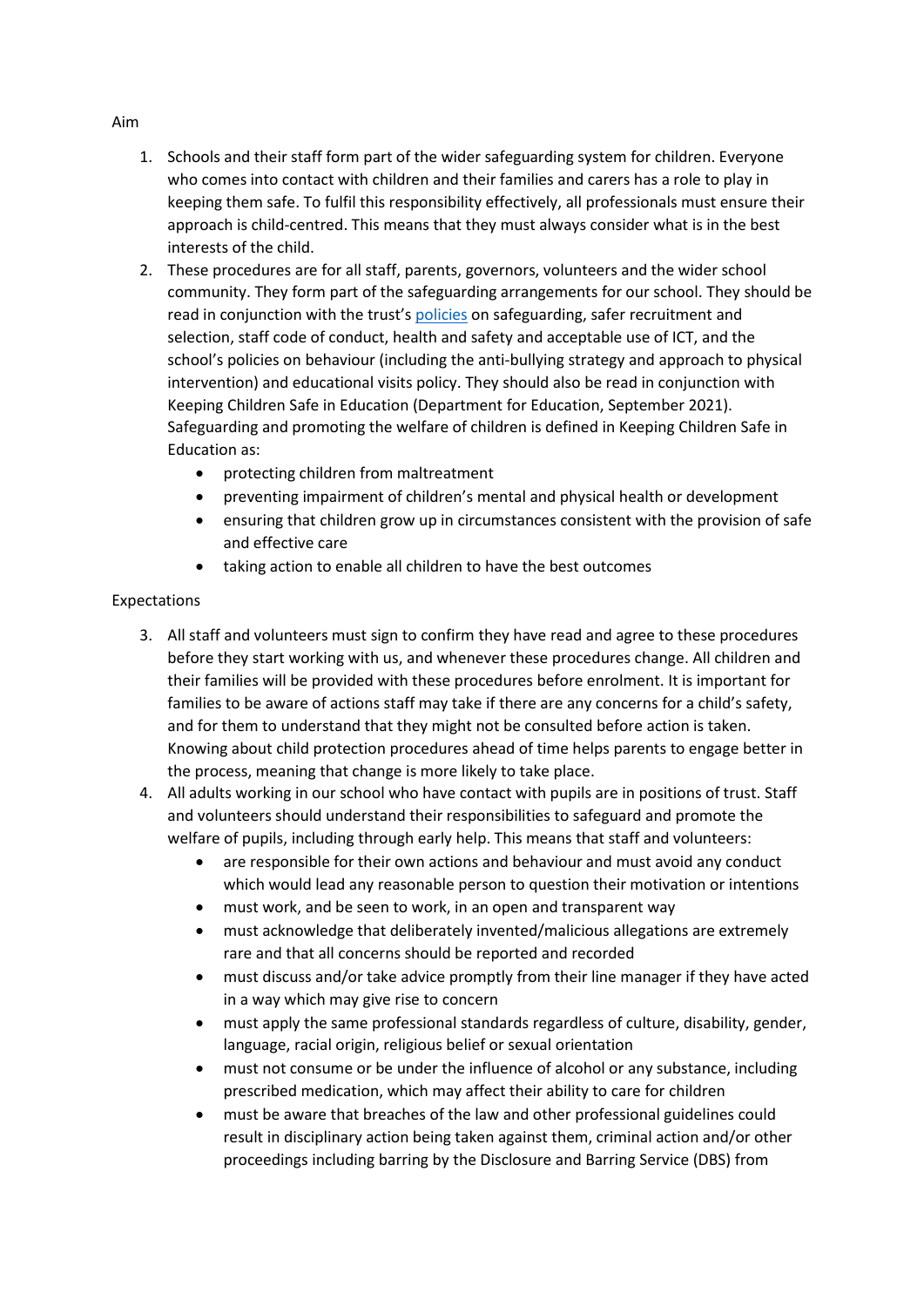working in regulated activity, or for acts of serious misconduct prohibition from teaching by the Teaching Regulation Agency (TRA).

### Early help

- 5. Early help means providing support as soon as a problem emerges, at any point in a child's life. Providing early help is more effective in promoting the welfare of children than reacting later.
- 6. Early help at Abbots Green includes identifying the needs of the child and the family. Intervening early with families in a supportive non-judgemental way leads to a trusting relationship and more positive outcomes for the family. Pupils are encouraged to speak to trusted adults within the school and support is offered on an individual basis.

At the centre of our early help is our Rainbow Room. This was opened 4 years ago and is constantly evolving and developing further. We have a full-time Children and Families Support Lead (Laura Arfi) who is based in the Rainbow Room and works across the school to support our children as any needs arise. In June of this year, we welcomed Ruth Allen to our team – who also has a wealth of experience working within early help in school.

The Rainbow Room includes:

- an early morning breakfast club to support with transition from home to school (invitation only)
- a lunchtime club to develop a wide range of skills which strengthen pupil's social interactions (again pupils are invited to this as needs emerge)
- nurture provision in the afternoons where pupils work collaboratively to challenge and develop their emotional and social skills in order to support them across the curriculum and to build strong foundations for their future.

Mrs Arfi and Mrs Allen are both qualified ELSAs (Emotional Literacy Support Assistants). Staff refer pupils to the ELSA in agreement with parents (carers/social workers) who can offer support directly to the pupils. At Abbots Green, we form strong relationships with every family – as part of this, Mrs Arfi and Mrs Allen are also qualified to deliver parenting courses if support is needed. We will be increasing our Early Help offer this year by developing the 'Rainbow Hub' – providing even more support for our parents and strengthening the relationship between nursery, school and home.

We offer out of school hours contact (urgent only) with parents via the Rainbow Room email address - [allrainbowroom@abbotsgreenacademy.co.uk](mailto:allrainbowroom@abbotsgreenacademy.co.uk) and the Rainbow Room mobile number - 07735448693

We believe that our vision for early help allows all children to grow as individuals in partnership with their wider family network.

The school also works closely with Suffolk Young Carers, School Nurse, Nicky's Way, Primary Mental Health Team, County Inclusive Support Services and the Children and Young Peoples Services to offer support and guidance to pupils, families and staff.

If necessary, pupils and families will be referred for additional support through CAF referrals.

What to look out for (recognising children who are experiencing or at risk of harm)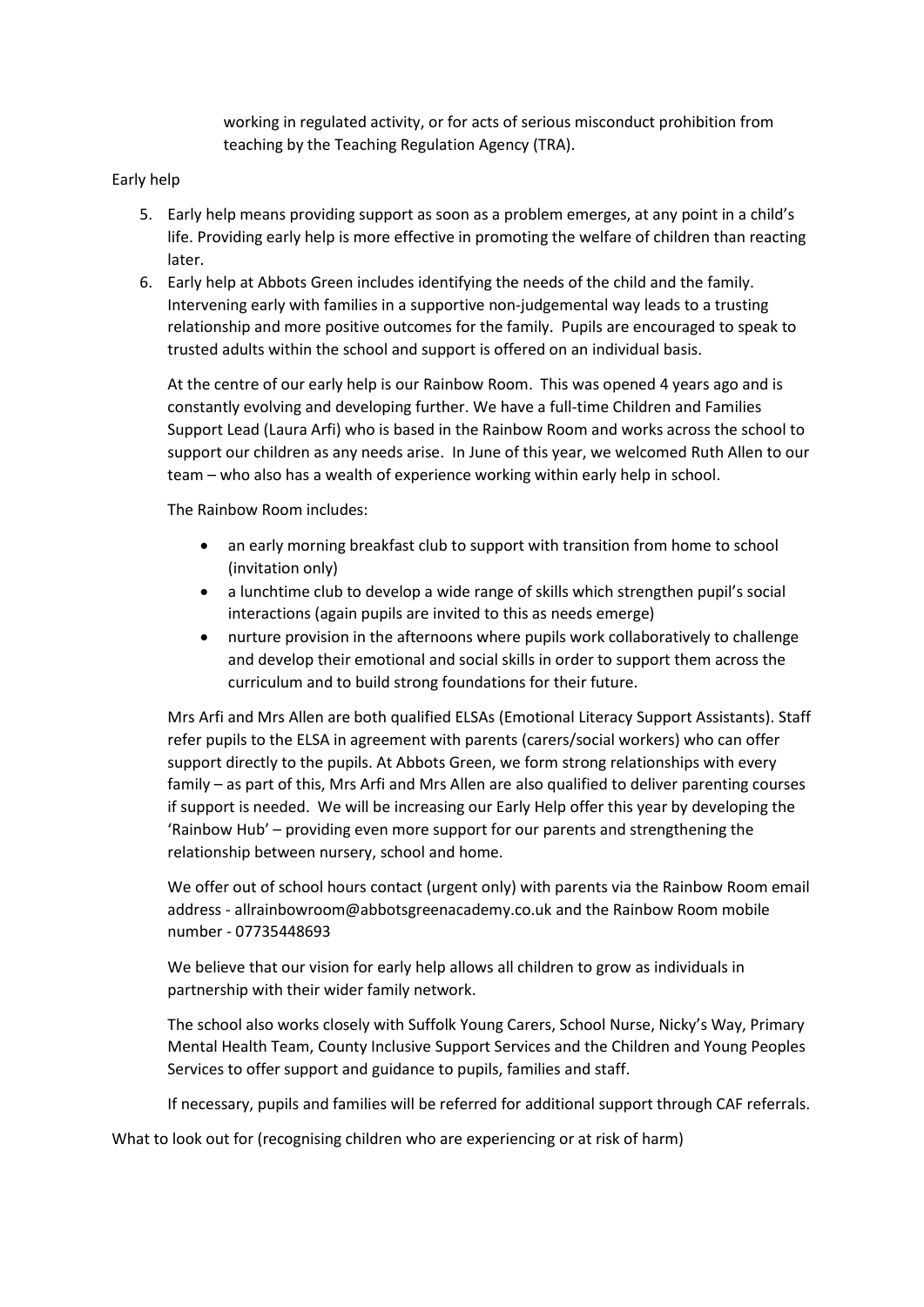7. Children can be harmed in several ways; abuse can by physical, sexual, emotional or it can take the form of neglect (see Part 1 [of Keeping children safe in education](https://www.gov.uk/government/publications/keeping-children-safe-in-education--2) (September 2021)). Children sometimes suffer more than one type of abuse at a time. Children as well as adults can be abusers; peer on peer abuse will never be tolerated or passed off as "banter", "just having a laugh" or "part of growing up" (see [Sexual violence and sexual harassment between](https://www.gov.uk/government/publications/sexual-violence-and-sexual-harassment-between-children-in-schools-and-colleges)  [children in schools and colleges\)](https://www.gov.uk/government/publications/sexual-violence-and-sexual-harassment-between-children-in-schools-and-colleges). Protecting children from the risk of radicalisation is part of our wider safeguarding duties (see [The prevent duty: for schools and childcare providers\)](https://www.gov.uk/government/publications/protecting-children-from-radicalisation-the-prevent-duty), and is similar in nature to protecting children from other forms of harm and abuse.

## Online safety

- 8. It is essential that children are safeguarded from potentially harmful and inappropriate online material. We adopt whole school approaches to online safety to protect and educate pupils, students and staff in their use of technology and establish mechanisms to identify, intervene and escalate concerns as appropriate.
- 9. All online safety concerns are reported using CPOMs. The online safety lead/DSL are alerted to deal with concerns. Where appropriate, details of any concerns will be communicated to parents.

Further information about the school's approach to online safety can be found in section 10 of the safeguarding policy; it reflects the four areas of risk, categorised in Keeping Children Safe in Education, Department for Education September 2021 – paragraph 124 (KCSiE):

- Content
- Contact
- Conduct
- Commerce

Detailed information of how we teach online safety is detailed in the Computing section on our curriculum pages. In addition, we regularly discuss safe and responsible behaviour through our pastoral care and promote the safe and positive use of digital technology for children and young people by celebrating Safer Internet Day (February); this inspires our whole school community to enter into a conversation about using technology responsibly, respectfully, critically and creatively.

Our approach to remote learning is covered in the USP acceptable use of ICT policy

The risks associated with mobile and smart technology are managed on school site as follows:

Pupils are not permitted to bring in devices from home unless they are in Year 5 & 6; they are asked to turn off their phones when they enter the school site and handed to teachers when they enter the classroom. The devices are stored securely until the children go home at the end of the school day.

Staff are permitted to use their personal devices, when agreed with the Headteacher and in line with the acceptable use of ICT policy.

### How to respond

10. If you have a concern about a child's wellbeing, based on:

• something the child or their parent has told you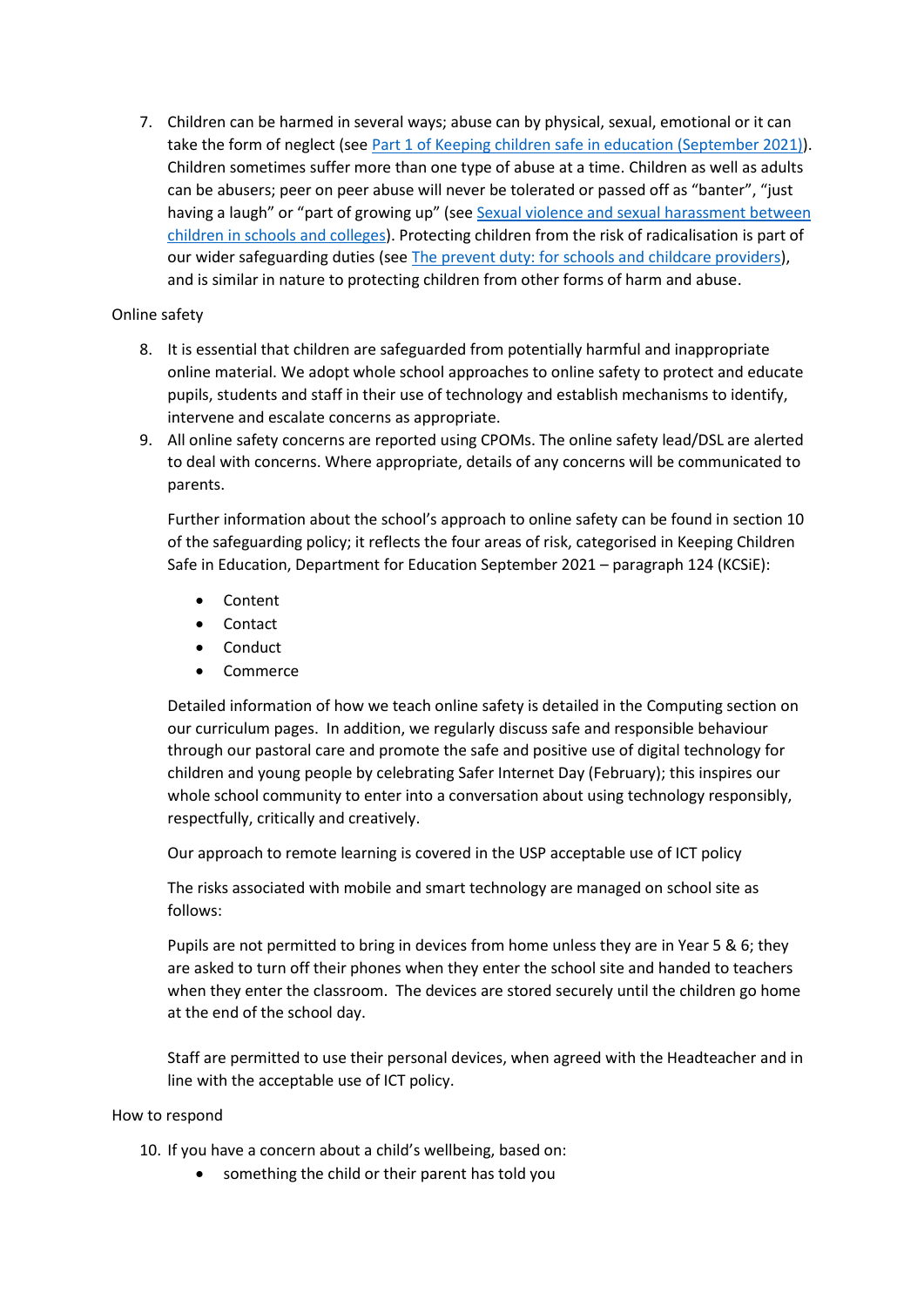- something another child has told you
- something you have noticed about the child's behaviour, health, or appearance
- something another professional said or did

## **Pass all concerns immediately to the Designated Safeguarding Lead (DSL) or a Deputy DSL if they are not available.**

- 11. Even if you think your concern is minor, the Designated Safeguarding Lead (DSL) may have more information that, together with what you know, represents a more serious worry about a child. It is never your decision alone how to respond to concerns – but it is always your responsibility to share concerns, no matter how small.
	- **Do not investigate** but decide whether you need to clarify your concerns by asking the child or parent open questions (beginning with words like who, how, why, what, where and when) and being careful not to lead them. **Do not discuss your concerns with the parent(s) if this may increase the risk to the child.**
	- If you have heard a disclosure of abuse or are talking with a child or parent about your concerns, let them know what you will do next. For example, 'I am worried about your bruise and I need to tell Mrs Smith (the DSL) so that she can help us think about how to keep you safe.'
	- **Inform the DSL immediately.** If the DSL is not available, inform a Deputy DSL. If none of the designated safeguarding staff or headteacher are available, you must make the referral yourself. Details of how to do this are at the end of these procedures.
	- As soon as possible after the event, make a written record following the school's procedures: At Abbots Green, we use CPOMS. Please refer to staff induction folder for details of how to log on and record a concern. Paper recording forms are available in the DSL's office and staffrooms should CPOMS not be accessible for any reason. If there was a disclosure, record the words of the child or parent rather than your interpretation. Include analysis of what you saw or heard and why it is a cause for concern.
- 12. Any member of staff is entitled to report a safeguarding concern directly to the local authority if they do not feel able to refer the matter to the DSL. Details of how to do this are at the end of these procedures.

## Who to pass concerns on to

13. Names, photos and contact details for the DSL, Deputy DSL(s), Designated Teacher for looked-after and previously looked after children, Safeguarding Governor, Headteacher, Chair of the local governing body and relevant trust Director of Education are provided at the beginning of these procedures. Details of how to make a referral to the local authority are at the end.

## Concerns about another adult in the school

14. Safeguarding concerns about another adult in the school that may meet the harms threshold set out below, must be referred to the Headteacher (or whoever is fulfilling the role in their absence) without delay. If the concerns are about the Headteacher (or a relative of the Headteacher working at the school) they must be referred to the relevant trust Director of Education. They will contact the Local Authority Designated Officer (LADO) within one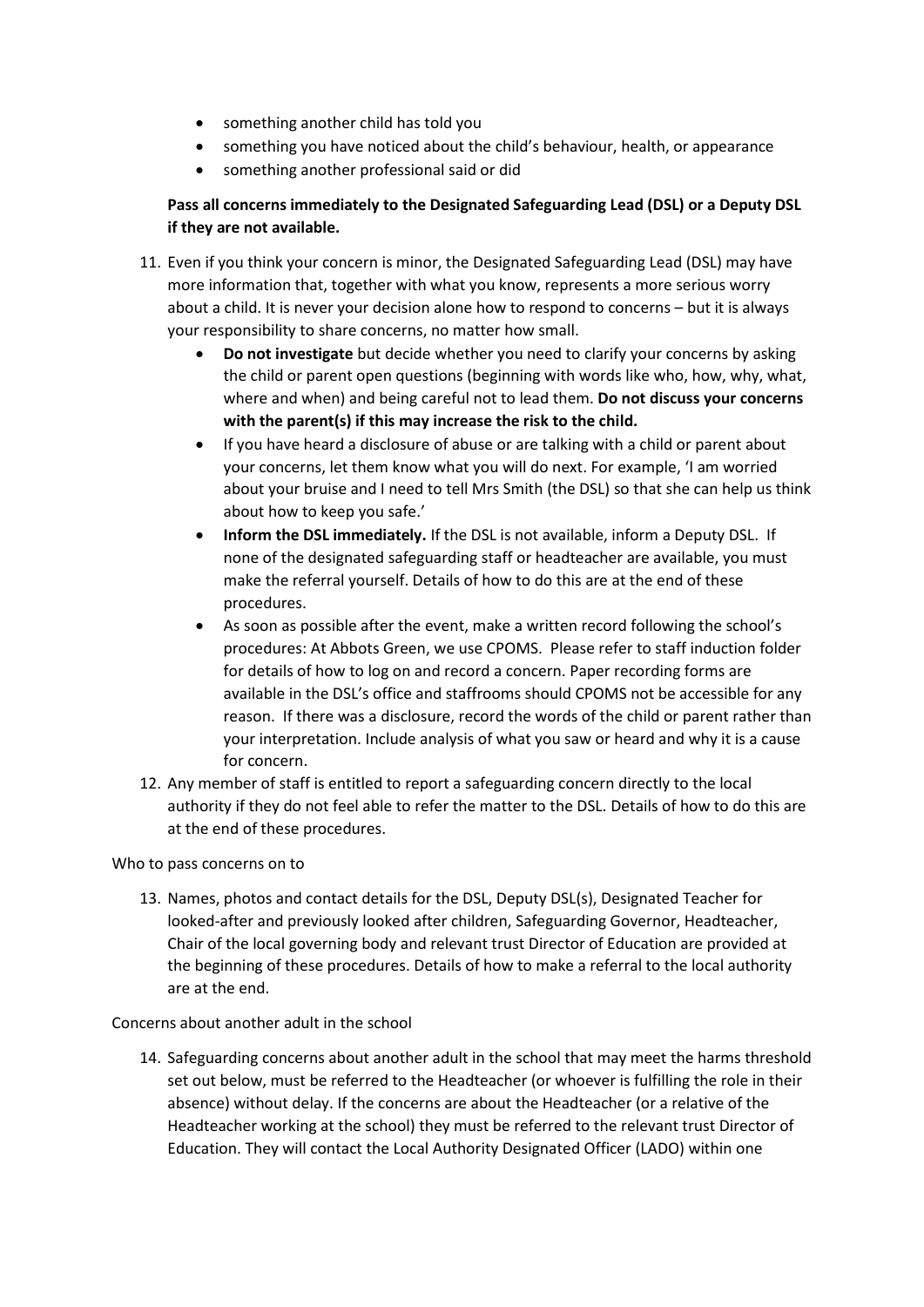working day in respect of all cases that may meet the harms threshold, i.e. in which it is alleged that a person who works with children has:

- a. Behaved in a way that has harmed a child, or may have harmed a child;
- b. Possibly committed a criminal offence against or related to a child;
- c. Behaved towards a child or children in a way that indicates they may pose a risk of harm to children; or
- d. Behaved or may have behaved in a way that indicates they may not be suitable to work with children.

If you feel your concern has not been responded to appropriately, please contact the Trust Lead on Safeguarding [\(swatts@unitysp.co.uk\)](mailto:swatts@unitysp.co.uk)

- 15. Low level concerns that do not meet the harms threshold set out above, should also be reported to the Headteacher. If they are about the Headteacher (or a relative of the Headteacher working at the school), they should be reported to the Director of Education. If they are about a member of the trust central team, they should be reported to the Chief Executive Officer. All low level concerns will be recorded in writing by the person to whom they are reported. The record should include details of the concern, the context in which the concern arose, action taken and the rationale for decisions.
- 16. The term 'low level' concern does not mean that it is insignificant. A low level concern is any concern – no matter how small, and even if no more than causing a sense of unease or a nagging doubt – that an adult working in or on behalf of the school may have acted in a way that is inconsistent with the staff (and persons in a position of trust) code of conduct, including inappropriate conduct outside of work, but that does not meet the harms threshold for referral to the LADO. Examples of such behaviour could include, but are not limited to:
	- being over friendly with children;
	- having favourites;
	- taking photographs of children on their mobile phone;
	- engaging with a child on a one-to-one basis in a secluded area or behind a closed door; or,
	- using inappropriate sexualised, intimidating or offensive language.

Such behaviour can exist on a wide spectrum, from the inadvertent or thoughtless, or behaviour that might look inappropriate but might not be in specific circumstances, through to that which is ultimately intended to enable abuse. Sharing, recording and dealing with low level concerns appropriately not only keeps children safe but also protects those working in or on behalf of schools.

### Whistleblowing

- 17. If you are concerned about poor or unsafe practice or potential failures in the school's safeguarding regime, these should be raised with the Headteacher or the Chair of the local governing body, in the first instance. Please refer to the Trust's [whistleblowing policy.](https://www.unitysp.co.uk/documents/whistle-blowing-policy-and-procedures/)
- 18. The [NSPCC Whistleblowing Advice Line](https://www.nspcc.org.uk/what-you-can-do/report-abuse/dedicated-helplines/whistleblowing-advice-line/) is available for those who do not feel able to raise concerns regarding child protection failures internally. You can call: 0800 028 0285. This line is available from 8:00 to 20:00, Monday to Friday or email: [help@nspcc.org.uk.](mailto:help@nspcc.org.uk)

### Reviewing these procedures